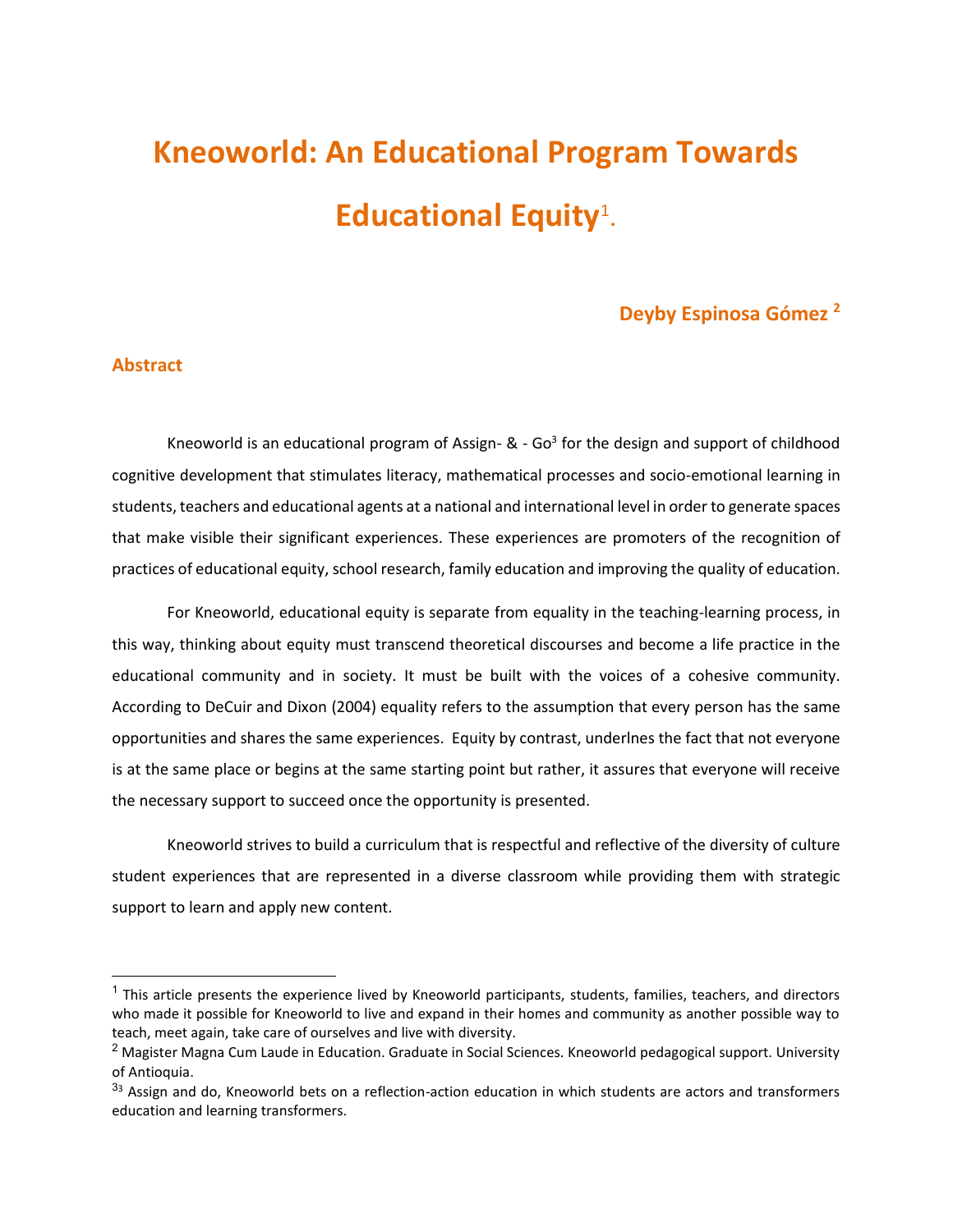#### **Keywords:**

Family Education, Narrative and Imaginative Learning, Knowledge dialogue, Sensing/Thinking pedagogy.

#### **Context about the Experience**

*Educating is feeling and thinking, not only one's own identity but other possible ways of living and coexisting.* 

#### Carlos Skliar (2009).

The world is moving very fast in terms of technology and science. These advancements become the new competencies for the Twenty-first-century. Often these new educational programs fail to adapt to the realities imposed by the current education system, and do not march to the beat of school, contexts, nor do they respond to dropout rates, or promote the strengthening of family education, nor a socio-affective or social emotional education. Furthermore, these educational platforms, are not interested in continuing and committing to the training and development of teachers. Today's educational tech platforms, forget to consider the happiness and fufilment of who inhabits the physical spaces due to its design focus of measuring skills and assessment outcomes.

Kneoworld was born as an educational program to complement and support the teaching-learning processes in countries such as the United States, Australia, the United Kingdom, and the Philippines,and collaborates with educators to design meaningful lessons while complementing the basic study plan or curriculum pathway.

Teaching from Kneoworld starts from the research and synthesis of the school context. From that starting point, they carefully implement a design of blended teaching strategies that makes learning more accessible and convenient for students and their families while promoting dialogical learning methods between students, families, and educators. Kneoworld offers pedagogical support to all students from virtual enviornment or a traditional classroom. This flexibility provides all learners with elements to support time management, study habits, and work from home routines.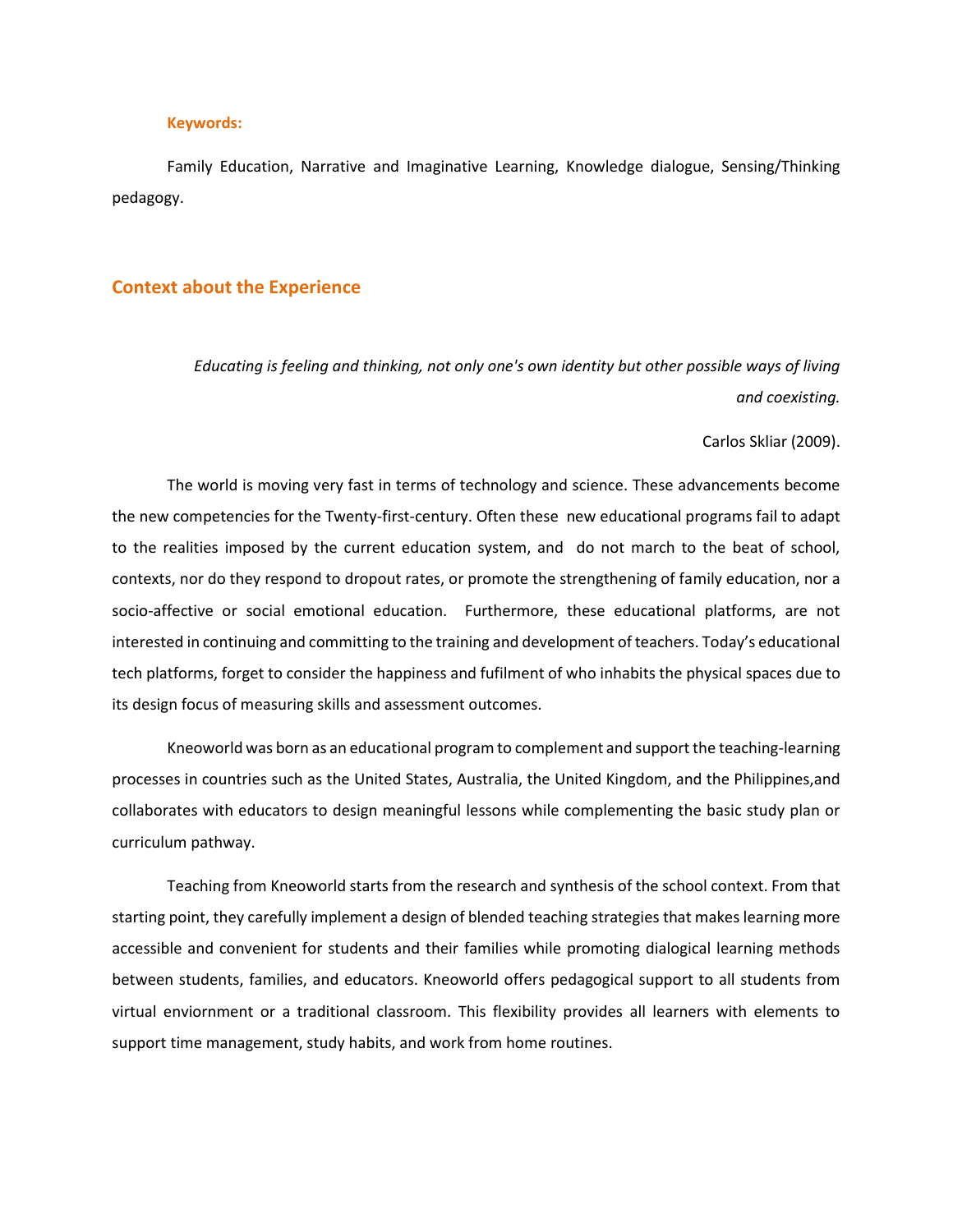Kneoworld is grounded in humanistic pedagogical theory and therefore, understands the importance of humanist educational support in academic, social learning, and social-emotional learning,consequently it, implements a pedagogy of otherness, and whose main characteristic is a deep respect for others (Rodríguez, 2009), this educational meeting has meant a sensing/thinking<sup>4</sup> pedagogical process with all learners; that is, an educational process that consists of learning to feel and thinking with others (Espinosa, 2020), recognizing the singularities of infants, their tastes, creativity, and curiosity, "feel, think and act" education is to transform the reductionist educational discourses of human differences; It implies recognizing that education does not consist in a race to compete with others, but in learning to feel and think about ourselves with other people (Espinosa, 2014). For this very reason, Kneoworld's educational premise is not centered around the idea of learners competing against one another. Understanding is the real focus and recognition of the difference as the greatest (equality equity factor) between human beings. Respect and dignity towards one another is Kneoworld's worldview of pedagogy. This academic resource is not designed for the realm of the market, but for the realm of the human.

From Kneoworld, the (regular) linear form of teaching and learning is re-imaginesd and so reinvented allowing pedagogue's educational practices to create and promote spaces for socialization and learning with students and includes their families. Professors Bisquerra and López (2020) points out that socialization is essential for childhood development; since it stimulates affections and emotions which are in full development in the young learner and contributes to the construction of self-esteem as well. For this reason, it is essential to create an emotional, resilient, trustworthy climate that includes a high degree of security.

As previously described, this is why Kneoworld's educational expreinces considers the importance of implementing a learning and socialization space in which the context and experiences that favor integral development are promoted from preschool to sixth-grade, through trust, hope, and the recognition of student's differences.

<sup>&</sup>lt;sup>4</sup> The Sensing/Thinking concept was born from those wise words of the fishermen in San Benito Abad (Sucre) to the sociologist Orlando Fals Borda (cited in Lizaraso, 2017): "We act with the heart, but we also use our heads, and when we combine the two things thus, we are Sensing/Thinkers" a concept that has inspired poets, such was the case of Eduardo Galeano (2000), who defined it as "that language that tells the truth."

In the educational field, it means "learning to feel and think with the other, not about the other" (Espinosa, 2014), to be "subjects of praxis" (Ghiso, 2004), or as Castro (2018) would say, a Sentipensante is a lover of life, a revolutionary who unites the emotional with the cognitive, breaking with hegemonic rationalism.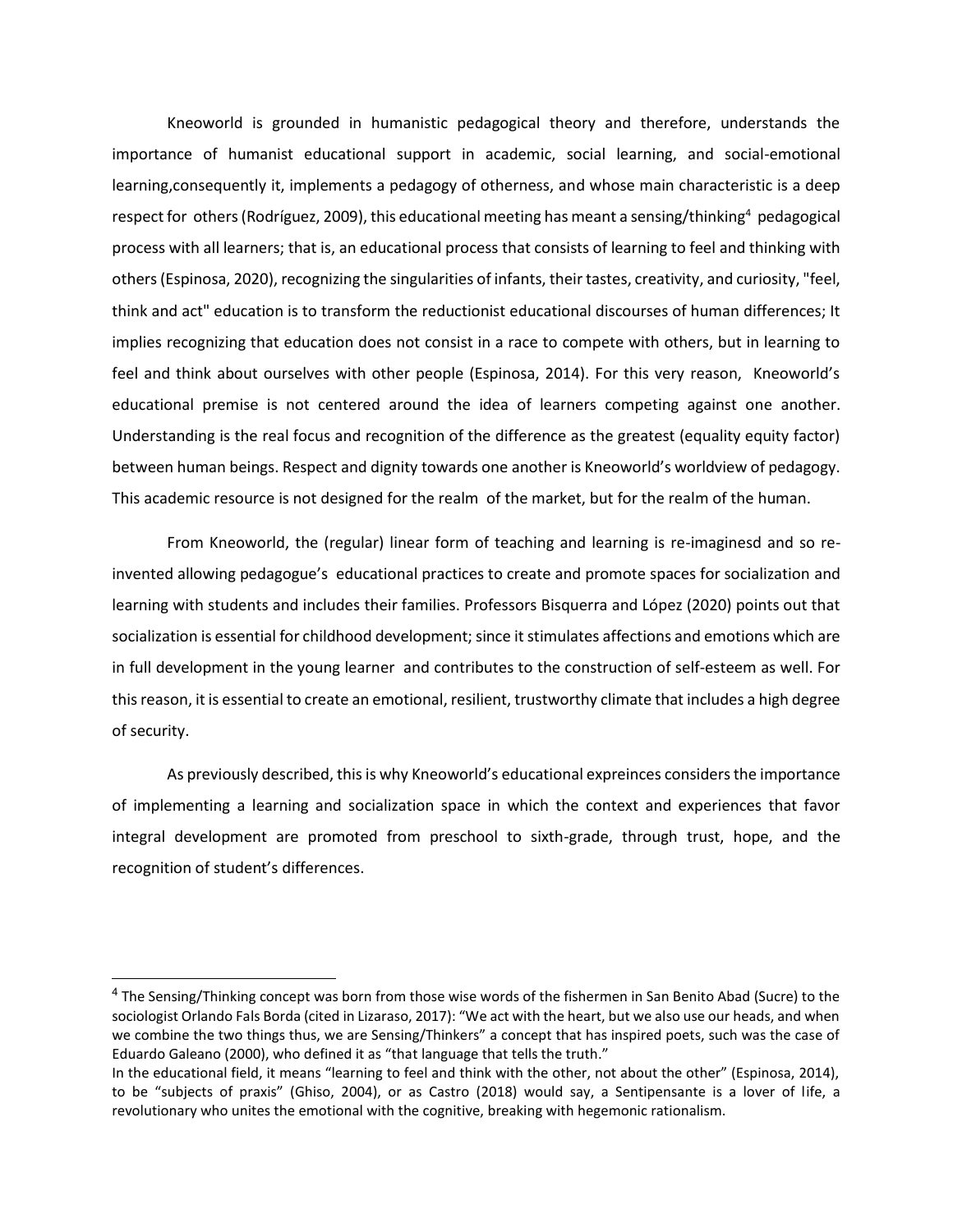#### **All learners connecting with Kneoworld.**

By connecting with Kneoworld, students find another possible way of learning, no longer from the linearity to which traditional education is used to, but, on the contrary, through thisd educational platform, students and teachers together are participants and builders of the educational process itself.

How does Kneoworld methodology facilitate learning?

Kneoworld involves, encourages, and empowers students through teaching materials such as storytelling (anime), games, and practical activities that enrich the students' socio-emotional processes, reading processes, and mathematics.

As professor Isabel Ogalde (1991) argues "didactic materials are those means and resources that facilitate the teaching-learning process within a global and systematic educational context"; Therefore, they stimulate the practice of the senses for "Reflection- & - Practice" (Reflexionar y practicar) and at the same time, they act as mediation between the teacher and the student. The expert in didactic strategies, Marta Mena (2001) emphasizes, that materials must increase the motivation of students with, serious and interesting, and attractive developments, and at the same time, they must provide the student with an organizational structure capable of making them feel you are doing a course, you are not only reading material from the web. The materials should also invite you to rethink your social and world context, raise awareness with others and with planet earth.

David H. Jonassen (cited by Eduteka, 2001) professor at Pennsylvania State University in the United States further explains that the support that technologies should provide for learning is not to instruct students but to serve as tools for building knowledge so that students learn with them, and not from them. In this sense; Fabiola Zanabria (2012) thinks that implementing this didactic material and showing social and cultural aspects of society; could motivate students because; it is quite different from what is commonly used out of the routine of the blackboard and the textbook since its content and visual design provide an attractive image for its audience, which may well be children, young people or adults. With this motivation, it will be easier for the student to capture facts, content, and concepts within the animations and dialogues between teachers and students.

Kneoworld understands the above, and therefore, when implementing the stories (anime) to the teaching-learning process, it addresses them from practical situations while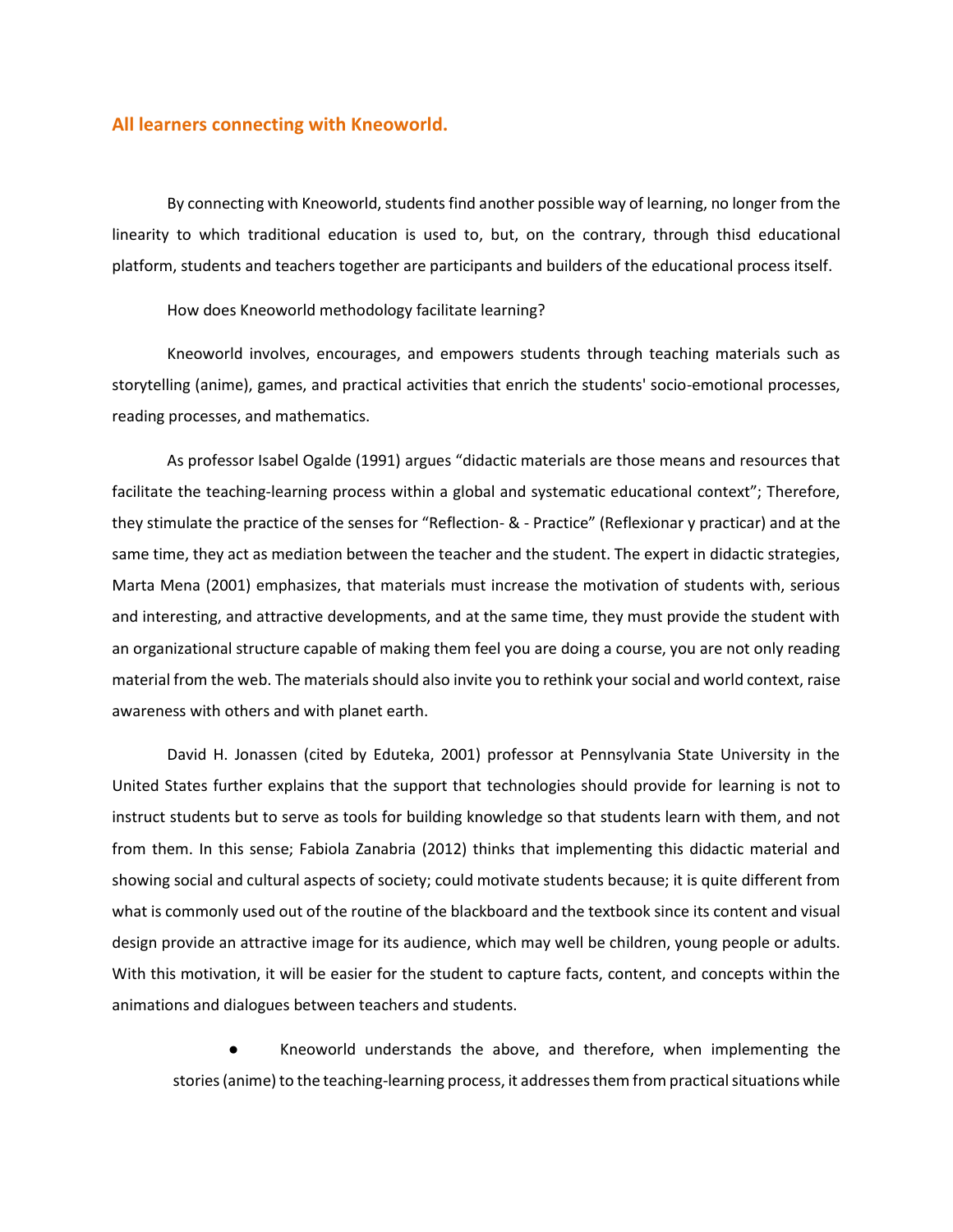stimulating critical and transformative positions and perspectives in students. By means of strategic development that:

Encourage creativity.

• Produces critical behavior through different situations; students learn to recognize the importance of caring for Others and the environment.

- Transform and restructure various problem situations.
- Imaginative learning.
- Stories promoting educational inclusion.

Kneoworld understands in its educational methodology the importance of visual learning in lessons, stories, narratives, and online games that help to think and learn more effectively the various topics and concepts that make up the curriculum for preschool through sixth grade.



Image 1. Students learning from Kneoworld educational narratives.

### **Inclusive Practice: Teacher-student-family**

The Australian sociologist and educator Stephen Kemmis (1993) talks about the importance of building critical communities to maintain the values of an educative society, in which teachers, parents, school administrators, and other interested people participate in. In this task, the Australian professor proposes to stimulate self-awareness through reciprocity among all stakeholders, reciprocity under the values of solidarity, fraternity, and mutual respect.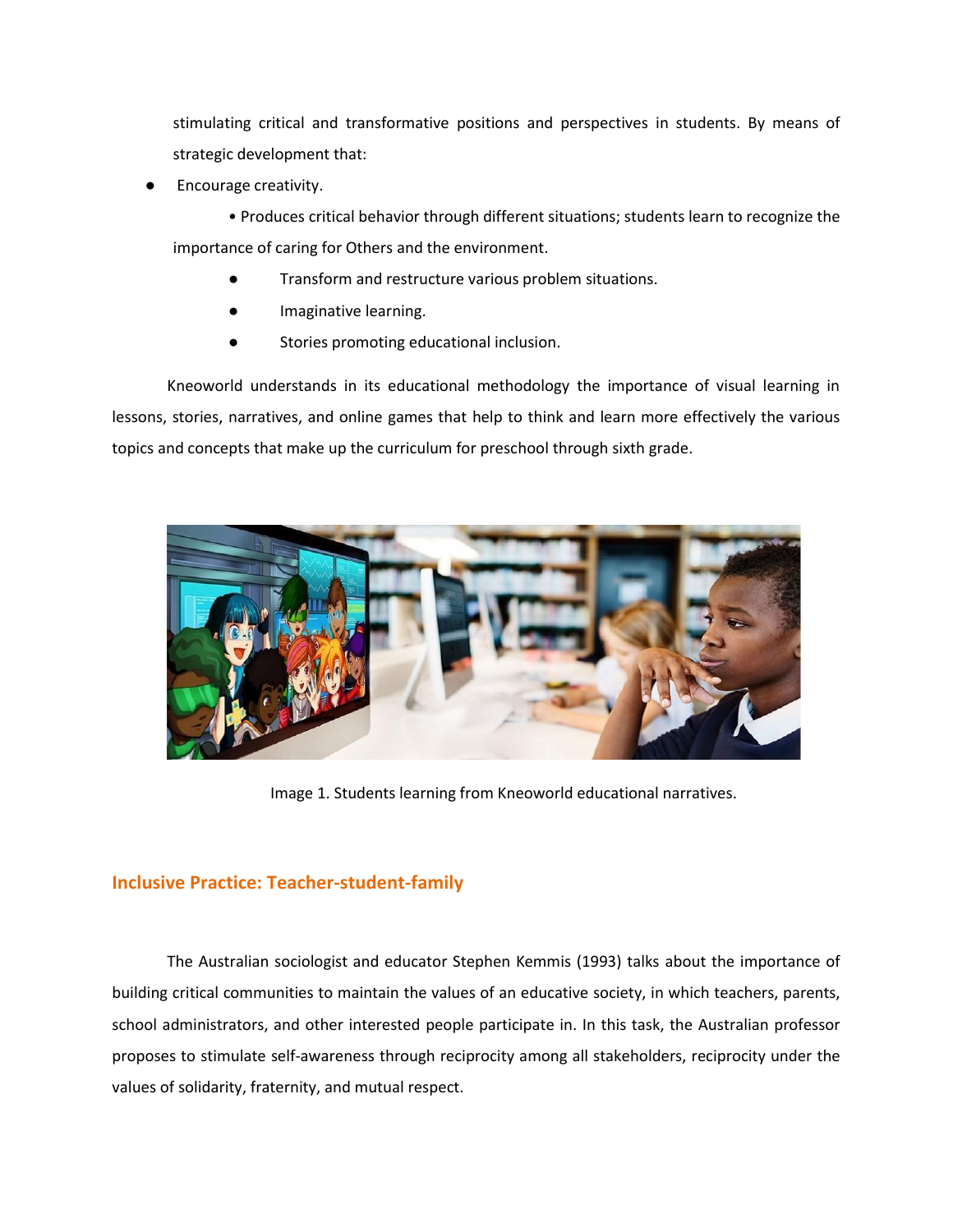Kneoworld understands; that family is the first environment where social-emotional education, educational values, and social adaptation are encouraged. For this reason, it is essential that the educational process is building on the student-Family-teacher relationship.



Image 2. Student is participating with a caregiver in lessons

From the methodology provided by Kneoworld, parents are active participants in their children's learning. The lessons and platform are designed in a flexible and creative way. In which parents can participate in the lesson experience, as well as identify their children's learning processes. A child's mother elaborates on this point:

"My kids and I love using Kneoworld to practice reading and math! The program is easy to use and provides me with everything I need. It is not necessary to configure or assign anything. My kids love stories and games; they are colorful and fun. I also really like the board. I can see how my children are doing as they play and complete the lessons". Jennifer (Home-Schooling Mom) Denver, Colorado

The program promotes family unity through various activities on and off the screens. These lessons and activities are designed for students to strengthen collaborative family relationships. Kneoworld online and offline activities allow students to practice and play with big ideas while learning skills and concepts.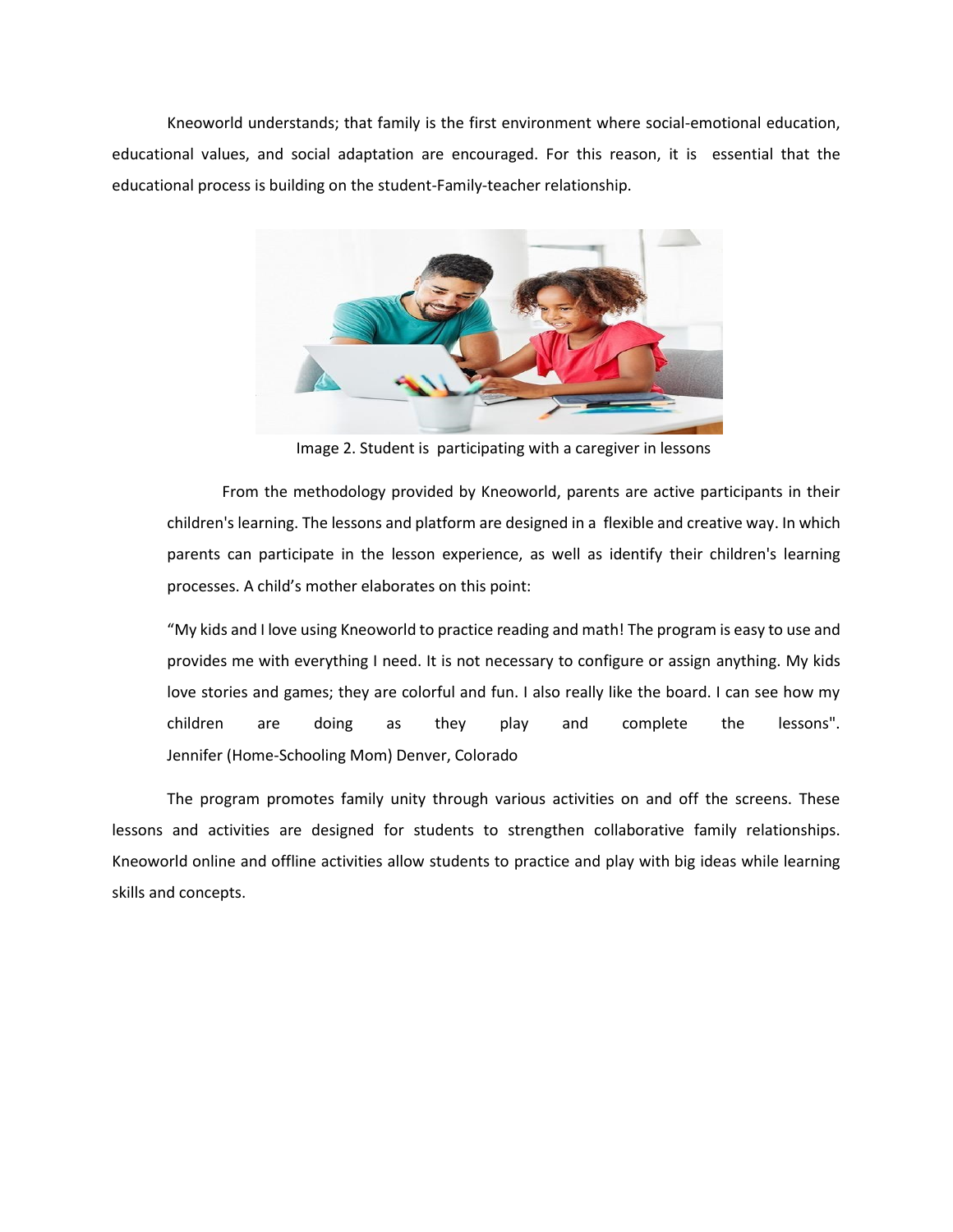

Image 3. Collaborative family work.

The platform has a dialogic connection with teachers. Allows parents to feel involved and happy with a more personalized education for their children, at the same time, they understand the curriculum better, the work plan and stimulate the socio-emotional and academic process of their children. Kneoworld differs from traditional education. (See table. 1).

| Concept                  | <b>Traditional Education</b>           | <b>Education from Kneoworld</b>       |
|--------------------------|----------------------------------------|---------------------------------------|
|                          |                                        |                                       |
| <b>Education concept</b> | Education means a matter               | Education<br>is<br>a<br>socio-        |
|                          | of productivity, competition, and      | emotional and social adaptation       |
|                          | results.                               | process. It bets on the recognition   |
|                          |                                        | of differences and educational        |
|                          |                                        | inclusion.                            |
| Pedagogy concept         | It<br>employs<br>an                    | It<br>implements<br>a                 |
|                          | instrumental<br>pedagogy, that         | humanistic,<br>student-centered       |
|                          | focuses on results and standards.      | pedagogy. The learning process is     |
|                          | It is a pedagogy that does not take    | procedural and mediated by the        |
|                          | into account the needs of each         | teacher, family, and student.         |
|                          | student.                               |                                       |
| <b>Student</b>           | a passive learner A<br>ls.             | The student is an active              |
|                          | person that must be filled with        | participant in their own learning     |
|                          | information.<br><b>Students</b><br>are | process. The learner develops         |
|                          | classified based on a standarized      | critical thinking skills and a social |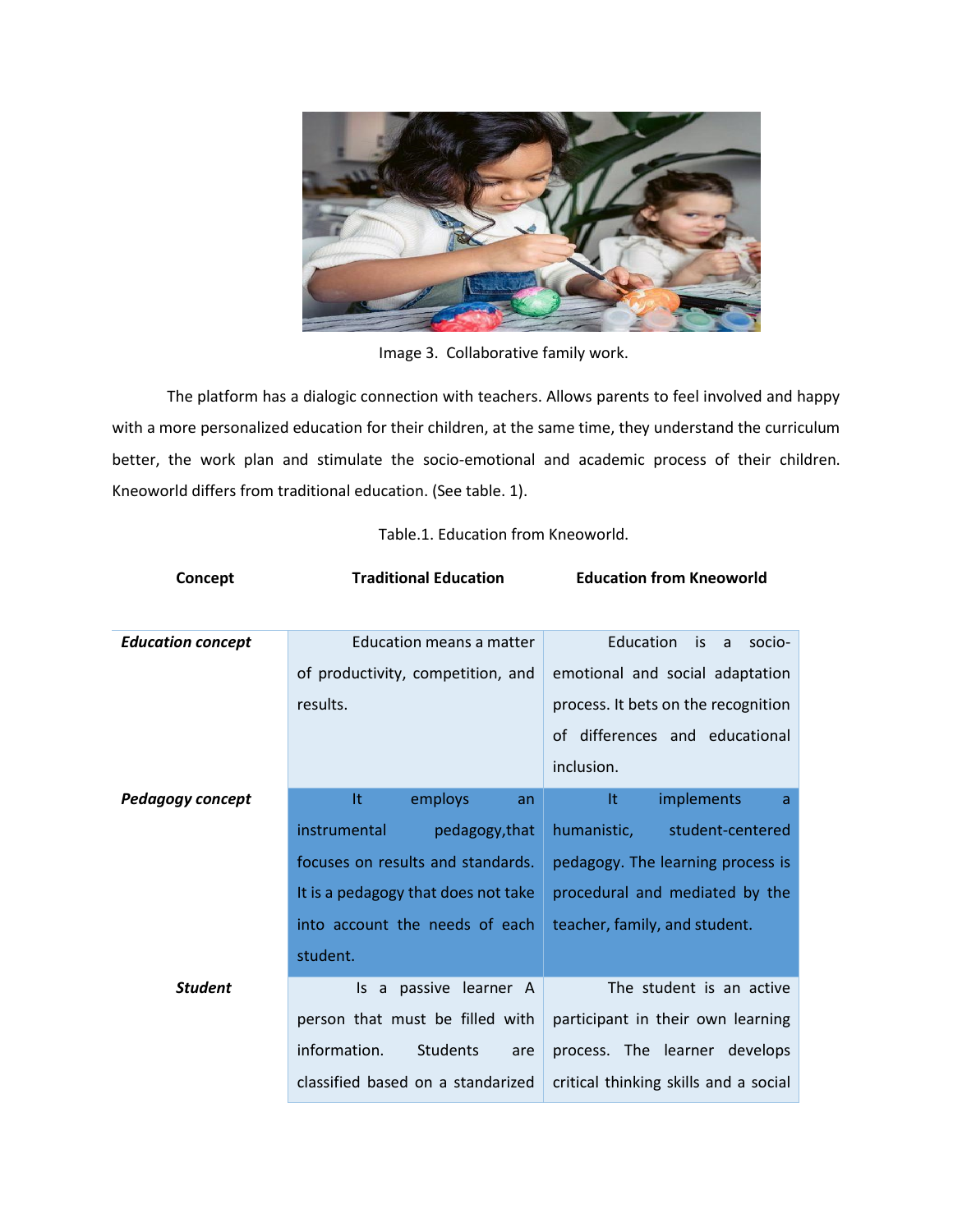|                                                                                                                                                                                                                                | measurement and labeled "good       | sense and purpose. He/she learns      |
|--------------------------------------------------------------------------------------------------------------------------------------------------------------------------------------------------------------------------------|-------------------------------------|---------------------------------------|
|                                                                                                                                                                                                                                | students" or "Bad Students".        | and builds knowledge alongside        |
|                                                                                                                                                                                                                                |                                     | his/her<br>peers, teachers, and       |
|                                                                                                                                                                                                                                |                                     | family.                               |
| <b>Teacher</b>                                                                                                                                                                                                                 | A teacher becomes a a               | The teacher becomes a                 |
|                                                                                                                                                                                                                                | vehicle to transmit information for | facilitator of learning. He/she is in |
|                                                                                                                                                                                                                                | a standardzed measurement and       | constant development of their         |
|                                                                                                                                                                                                                                | academic competition. s. The        | skills<br>and<br>training.<br>He/she  |
|                                                                                                                                                                                                                                | teacher does not have frequent or   | dialogue<br>with<br>encourages        |
|                                                                                                                                                                                                                                | consistent training to develop      | students and families in favor of     |
|                                                                                                                                                                                                                                | their skills.                       | conceptual understandings and         |
|                                                                                                                                                                                                                                |                                     | comprehensive education.              |
| <b>Family</b>                                                                                                                                                                                                                  | Their role is passive in the        | The family plays a leading            |
|                                                                                                                                                                                                                                | education and learning of their     | role in their children's learning.    |
|                                                                                                                                                                                                                                | children's education falls on the   | They create a constant dialogue       |
|                                                                                                                                                                                                                                | responsibility of the teacher       | with teachers.                        |
| A contract and a contract and a contract of the contract of the contract of the contract of the contract of the contract of the contract of the contract of the contract of the contract of the contract of the contract of th |                                     |                                       |

Source: Espinosa, D. Own elaboration

## **Conclusions**

Although Kneoworld is an educational program for preschool to sixth grade, its structure allows it to be adapted and applied methodologically to other groups, local strategies, or particular interests. It is founded on humanistic, experiential, and practical pedagogical foundations that allow its viability and execution, and is responsive to the current challenges of social and educational interaction based on needs, interests, and various forms of learning.

Kneoworld has become a lifetime experience for the team of professionals, students, and families that use the program; therefore, it opens the door to inclusion, and possibilities to interact with different people with different experiences.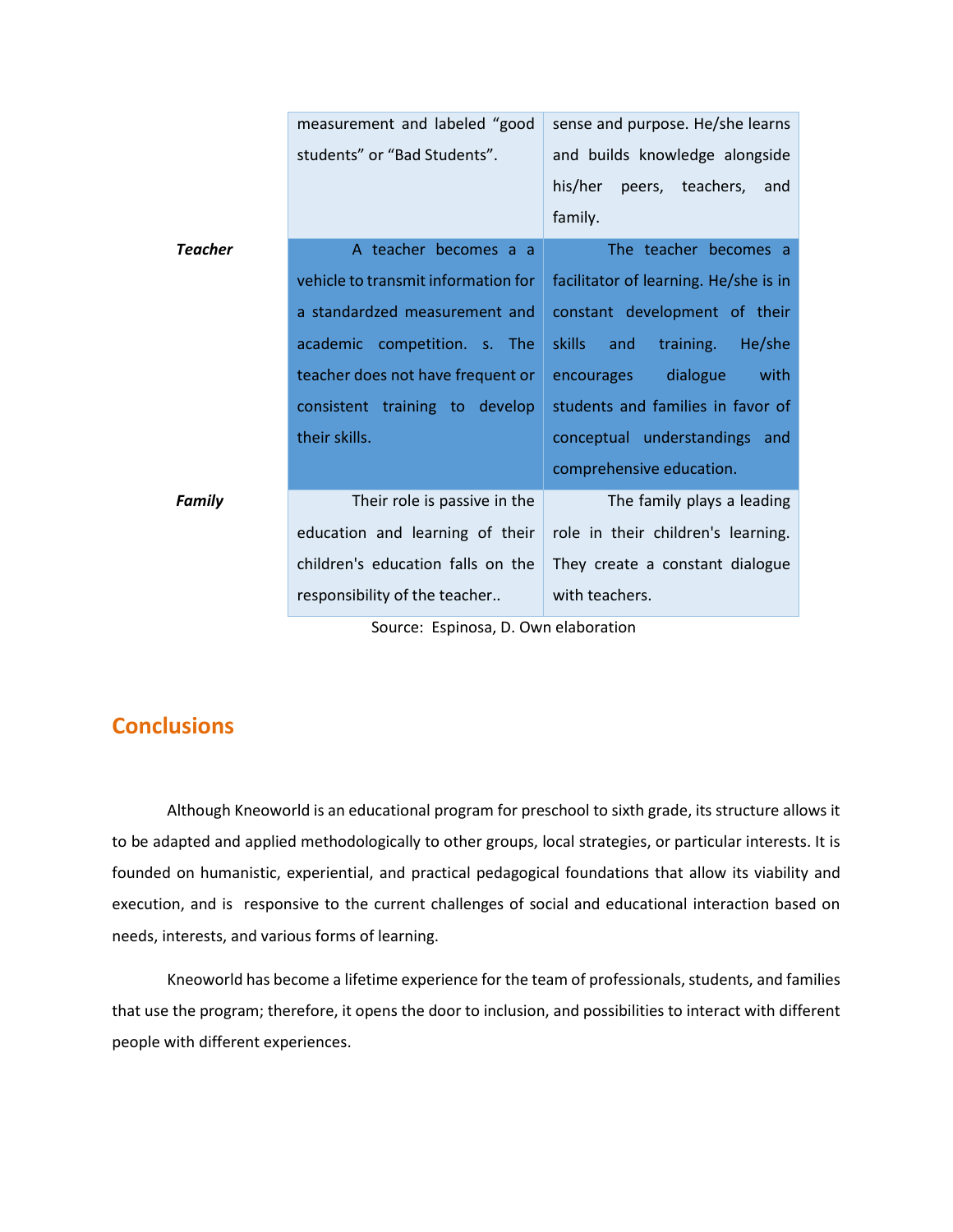The methodology implemented by Kneoworld stimulates adaptive learning that allows for the identification of the working processes of the personal needs of each student. Learning occurs with adaptation and in real-time, and through lessons, stories, practical workshops, games, and cognitive challenges, that allow teachers to understand the strengths and weaknesses of each student and to design pedagogical strategies that address these needs.

 In addition, it can be noted that the implemented methodology has promoted the recognition of diversity in the classroom, and it has educational advantages such as:

- An easier appropriation of themes and concepts.
- A pedagogical support based on the needs, mistakes and successes of each student.
- Encourages motivation and creativity.
- Students and their families are protagonists of learning.
- Strengthens the dialogue between teachers, family and students in order to achieve educational standards.
- Collaborate with early childhood and elementary school teachers to create meaningful lessons to support, supplement, and appropriate the core curriculum.

Kneoworld understands that children are the future of our society, but they are also the present, therefore it is committed to a different education that involves all stakeholders in the teaching-learning process, while creating an emotional climate of security, and trust.

# **References**

- Bisquerra, R. and López É. (2020). Initial learning and emotional accompaniment. Ruta Maestra Magazine. Edition 29. Pp. 120-125. Recovered from [https://rutamaestra.santillana.com.co/wp](https://rutamaestra.santillana.com.co/wp-content/uploads/2020/09/RM29_25_09_20_DIGITAL.pdf)[content/uploads/2020/09/RM29\\_25\\_09\\_20\\_DIGITAL.pdf](https://rutamaestra.santillana.com.co/wp-content/uploads/2020/09/RM29_25_09_20_DIGITAL.pdf)
- DeCuir,J.T.,& Dixson,A.D. (2004). "So when it comes out, they aren't that surprised that it is there": Using critical race theory as a tool of analysis of race and racism in education. Educational Researcher, 33(5), 26-31